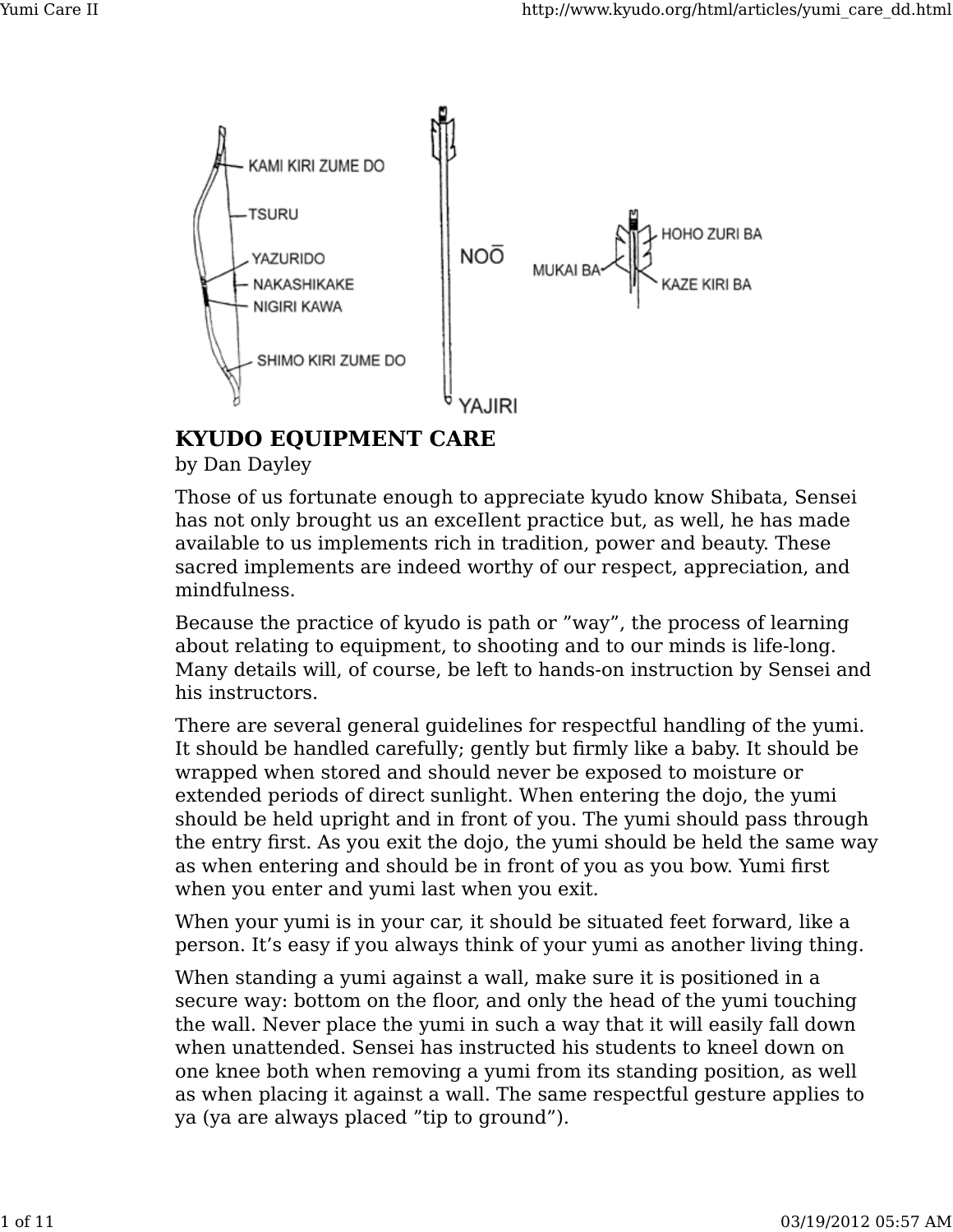It is improper to stand or carry a yumi upside down, or to step over a yumi when it is lying on the floor. Also, it is disrespectful to touch or handle another person's yumi without their permission. Sensei has said this is like touching someone's spouse.

After each shooting session, the yumi should be vigorously rubbed, top to bottom, with a soft leather or cotton cloth. to remove soil or grease.

Always take care of your own equipment. Neither expect someone else to take care of it for you, or presume that you can take care of someone else's. "Baby bottle style" is not so good.

FinaIly, cultivate your awareness in the dojo. It is a shrine and practice situation. See what is around you, not only with your eyes, but also with your mind, so you can avoid collisions with other people and their equipment, even if they are behind you (Sensei says "mind look back").

Proper care of equipment is all part of the mind polishing practice that Sensei has so patiently brought to this country.

# **CONTINUATION ON CARE OF YUMI, YA AND KAKE**

#### by Marcia Shibata

The yumi can be equated with a fine hand made instrument like the violin or guitar. They are similar in that they are made of wood (the yumi is mostly bamboo but has some wood; bamboo has been called not wood or grass but both) pressed, glued, shaved, heated, bent and formed by hand and with the help of tools, until a beautiful, delicate and balanceed piece is produced. In the same light the yumi, as well as a good string instrument, must be handled with great care or it will twist, crack, break or some other undesirable state may befall it.

The yumi reacts to temperature, moisture or lack of moisture in the air, sunlight, harsh handling and gripping too strongly with the left hand.

Absolute "don't"s in handling the yumi

- Never shoot a yumi (twang the 'tsuru' string) without a ya. You will break it. Once the yumi is broken no one can repair it.
- Never leave a yumi in the sunlight or near a source of heat. This will dry the yumi out. The drying is guaranteed to cause breakage.
- Never shoot your yumi full draw if its been sitting unused between 6 months to a year. It is likely to break. In some cases, even 2 - 3 months will be enough for a yumi to stiffen up. You must break it in again slowly.

To break in a new or stagnant yumi, draw the tsuru back slowly only to your nose and release (remember you must use a ya) about 10 - 15 times. Then slowly increase the draw half an inch at a time until you have reached full draw. YOU MUST BE VERY ATTENTIVE to sounds of your yumi during this process. It may or may not have little creaking or cracking sounds. Little sounds are OK and normal. Big sounds may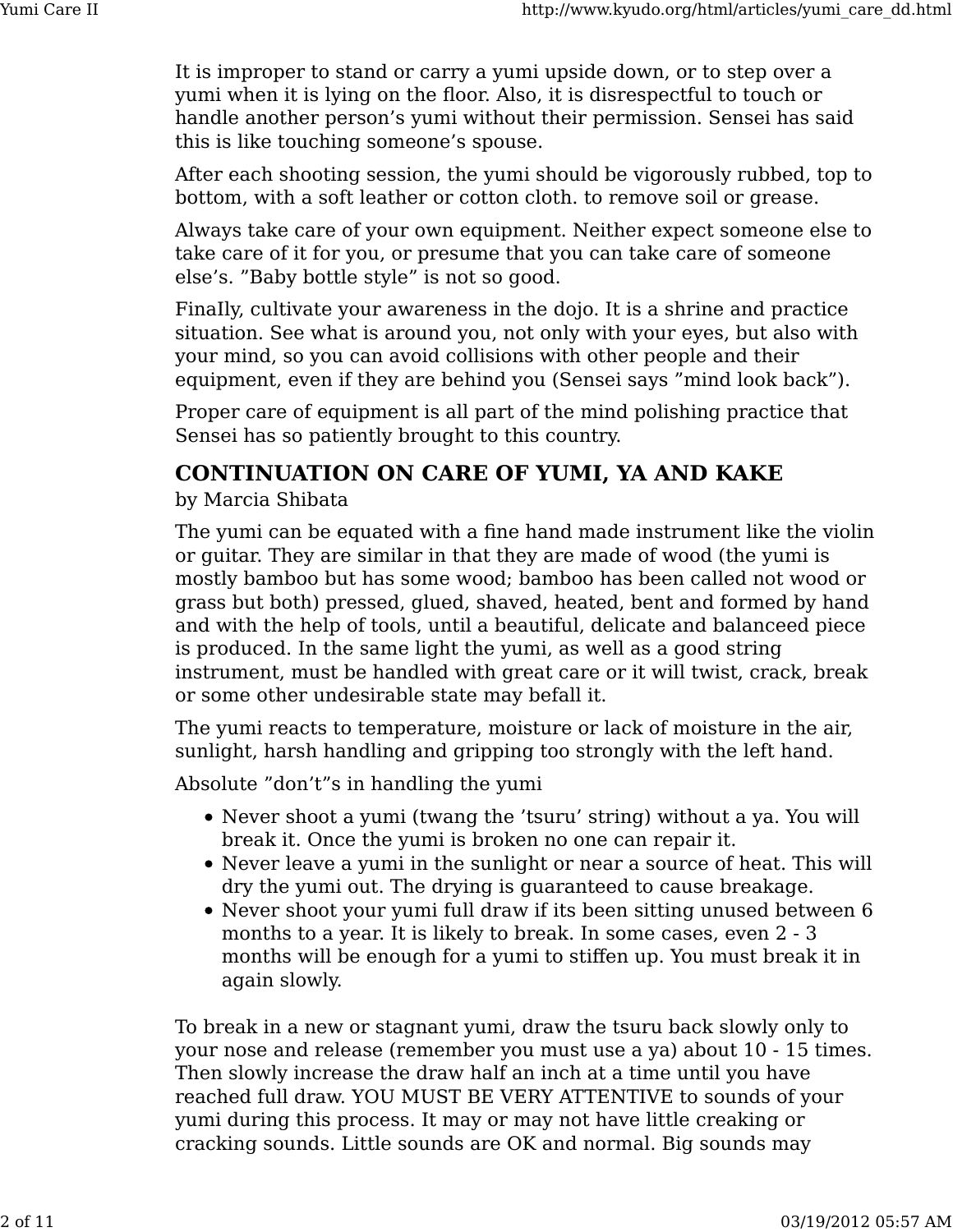indicate the verge of breaking. So if you have your wits about you, and hear such a "big sound", immediatety bring the tension out of the situation by bringing the tsuru and yumi back to its original position as fast as you possibly can. If you are suspicious, the next step is to get the yumi to Shibata Sensei for inspection.



Never shoot your yumi if the tsuru is,more or less than a 6 inch distance from the yumi, measured between the top of the leather grip and the point precisely opposite the grip top on the tsuru (FIG 1). If the tsuru is too loose or too tight, which is noticeable by the incorrect distance between the two points, you must adjust it. The too loose situation is often caused by the nylon tsuru simply stretching through normal use. One danger is that the tsuru could cause the yumi to break by "going backwards on itself" at release. Another situation that will cause tsurus to become too loose in extremely hot, moist weather. In August of 1988, heat and humidity in the high nineties took its toll on yumis (the tsurus stretched on some yumis; twisting them at the top). In such cases Sensei can usually rebalance the yumi.

The "nibe", or deer skin glue yumi, can also delaminate in such hot, moist conditions and usually may be repaired by Sensei. Most yumis that we have as students (about 99%) are made with chemical glues so there is not a lot to worry about. "Nibe" yumis are expensive and usually custom made.

Notice that man's misuse or unawareness had no part in the difficulties with the yumi in the above situation. It is up fo you as a student to be watchful and mindful during such harsh weather conditions and not lo use your yumi when its out of balance. Obviously, it could break.

- Do not leave your yumi out in the rain or drive in a rainstorm with the head or foot sticking out of a window.
- Do not shoot your yumi outside in winter temperatures below -5 F, especially if you have been keeping in your warm home.
- Do not expect your friends to know about yumis. If you let them handle it you must tell them not to twang it. By all means, never let a person shoot a yumi who has not had proper training.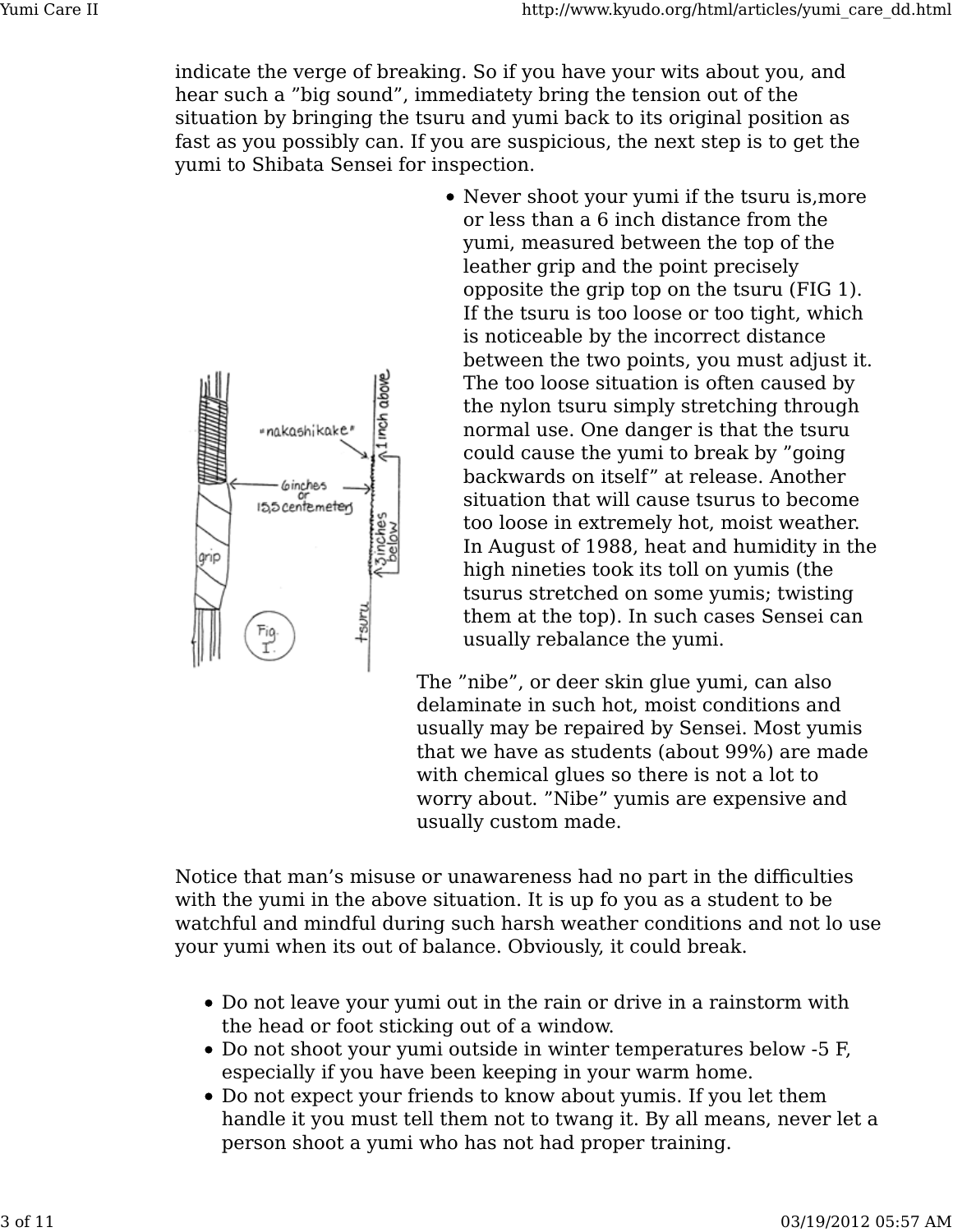DO NOT GRlP YOUR YUMI WITH THE LEFT HAND STRONGLY, especially in such a way as to twist it. Almost all (99.9%) of twisted yumis are because of the left hand grip being much too strong. Beginners and old beginners are prone to grip too tightly. Its a hard habit to break, but almost always the yumi body becomes twisted and in some cases the head has broken off. If the twisting goes unnoticed the yumi almost assuredly will break. Remember, it takes an average of ten years to develop a proper left hand grip, so be extremely mindful about "soft grip".

Below is a diagram to teach you how to check for twisting. You should check your yumi each time before each session to check its condition. Again, your awareness is its guardian. See figure 2.

Because all yumis are hand made they are not exactly the same. Therefore this diagram is a "generic drawing" in which your yumi will fit. But it is fruitless to think all yumis' bends will be exactly 100% the same. Get to know your personal yumi's lines upon purchase and know that it comes to you balanced. If it differs from your friends' by a tad or two, this does not indicate imbalance particularly.

When you sight your yumi from "belly button view", the tsuru on the top and bottom are usually centered for about the first 6 to 10 inches, then it will look as if the tsuru aIigns to the right of the yumi along the body. This is correct. The rule is if the tsuru is anywhere between the center and right of the yumi body, all is OK. If it is moving LEFT of the yumi body this indicates danger, as what is probably happening is that the left hand grip to too strong and therefore the top of the yumi is twisting. So watch for a moving tsuru, especially at the top of the yumi. Figure 3: If the tsuru is sighted to be off the yumi body completely near the top as in this drawing, the yumi is in danger of breaking. Do not let things come to this point. The yumi must come back to Sensei for heating and repair. The best antidote is to be EXTREMELY MINDFUL OF SOFT GRIP IN THE LEFT HAND.



**Fig. 2:** Bird's eye view of Checking yumi. This is also called "Belly-button view", as the yumi is held at the level of the navel with a SOFT GRIP so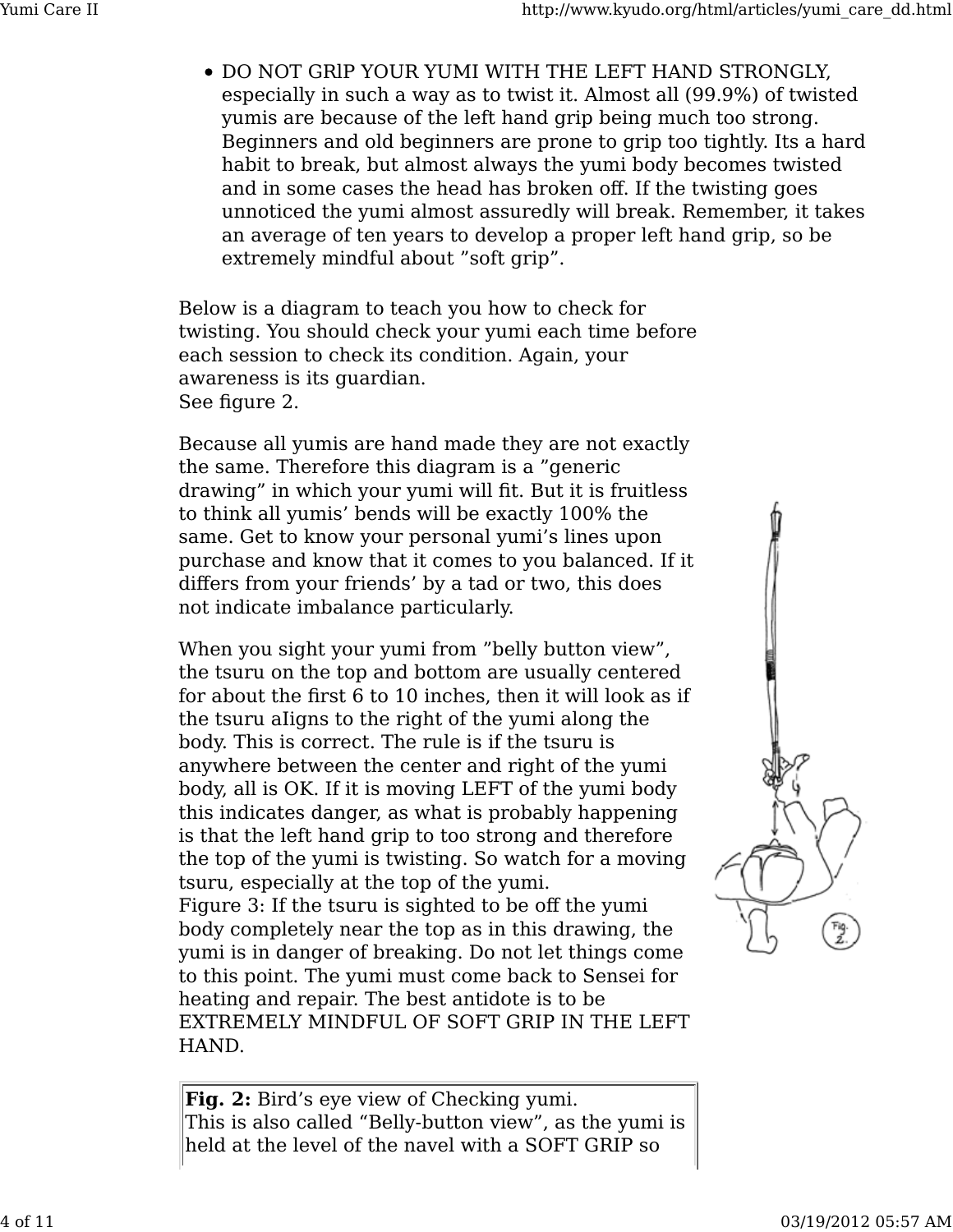that the yumi can swing freely. Notice that the body of the yumi curves out to the left. This is correct if your yumi is in balance. The left hand curve is the last bend put in the yumi when it is made. Notice that the yumi is absolutely straight out from the body, not a little to the left or right. This is an important point for proper viewing / checking.

- Bamboo has a natural wax or oil, that exudes from its fibers. Therefore never oil you yumi or varnish it. Simply rub it down with a soft cotton or chamois as suggested in the first article. Avoid washing it with soap or chemicals.
- Most new yumis have a higher curve than used yumis (see Figure 4 for reference). Notice that the yumi is not strung therefore the curve is backwards.



Correctly a yumi should be one to two fists height between the floor and grip. This will and can develop when yumis are used regularly. lt can not develop by just sitting around with the passage of time. But a student can facilitate the correct height curve a little bit by the "tsuru on - tsuru off" method.

Depending on how high the curve is (some are 3 or 4 fist's heights high), you can string your yumi for week's time then unstring it for the following week's time, then string it again for a week and unstring it for a week. You are regularly alternating the tension and non-tension. This will help tame it somewhat. Some yumis timing is different, e.g. instead of week alternating, your yumi may need 3 or 4 days alternation or month on - month off. Therefore, it is best to check wlth Sensel for the proper timing for you yumi. Remember all yumis are hand made and therefore are Individual.

The same problem does not always require the same solution. Please be aware of this.

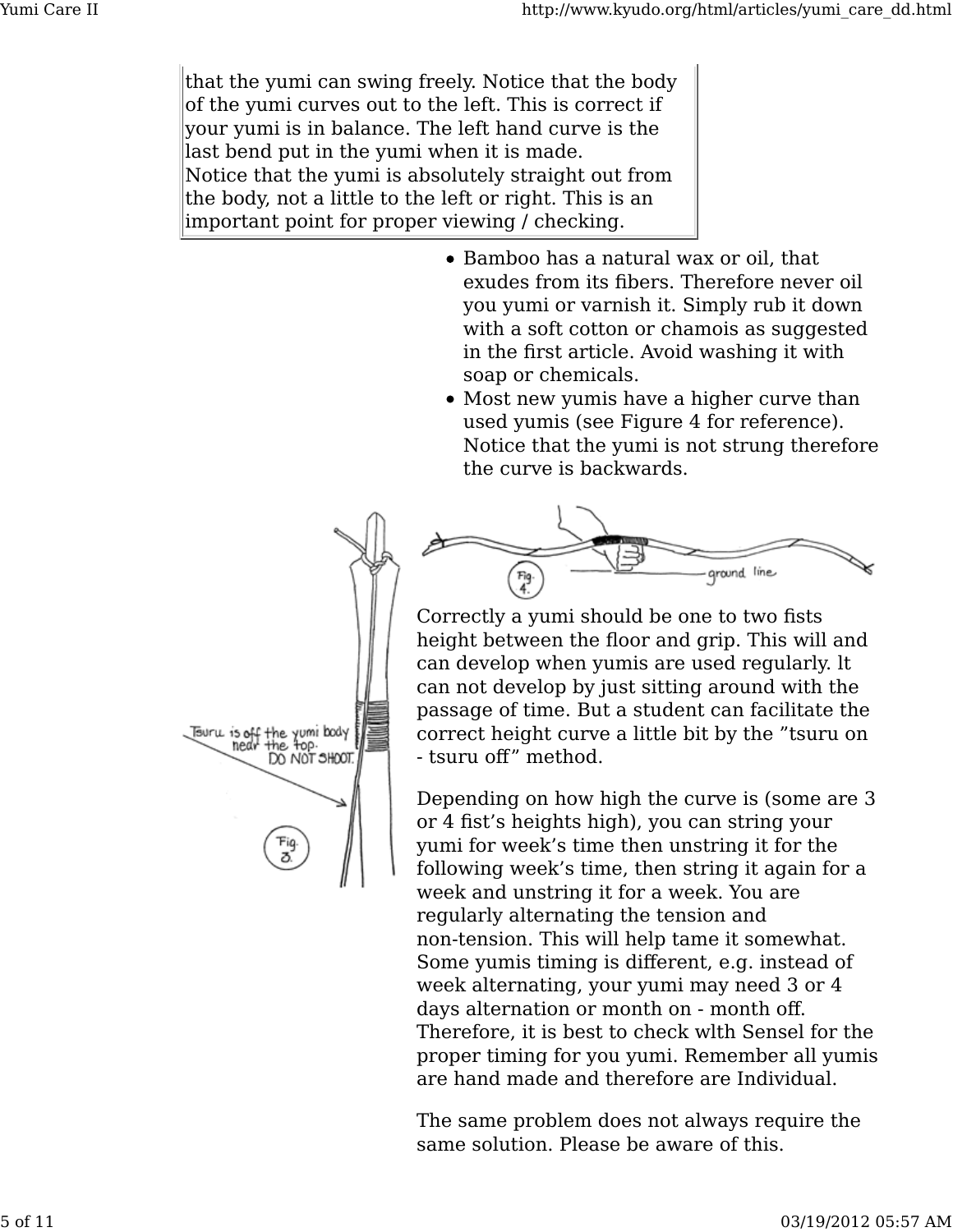#### **STRINGING THE YUMI**

Once you have learned to properly string your yumi, be very carefuI not to become mindless about it.

There is one problem that can develop from improper stringing and we'll call it back-sided hangnails" for lack of a better term.

PROBLEM: (see figure 5). The upper curve on the outside or back side will give way to a long hangnail of bamboo skin. It must be returned to Sensei for repair.



When pushing down, remember not to squeeze the yumi's grip. Let your body weight lean into the yumi. The tiger's mouth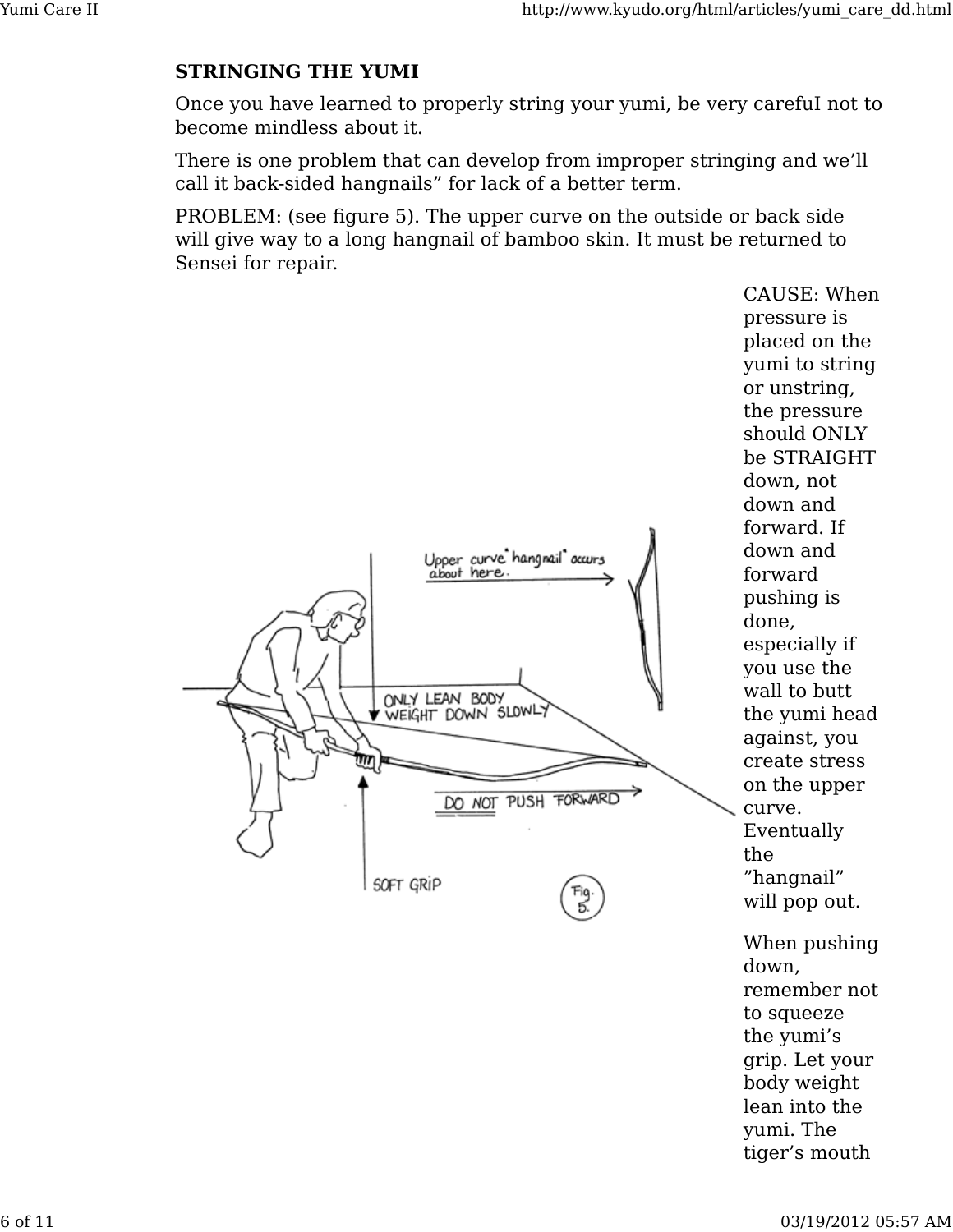once again is the contact point, without a tight grip or hand push.

## **YA CARE**

Yas are more likely to break than yumis and this is to be expected as the ya is propelled and often hits objects harder than itself. There is not much you can do about this other than persist in your practice. But, like yumis, yas are made of bamboo so do not oil or wax them. They have their own natural juices. Keep them out of hot places and if the become wet or muddy, simply clean them with a cotton cloth.

When removing them from targets or grass when the feathers have penetrated, it is best to pull them out by the tips or from the backside of the target so the feathers are not run backwards.

Always carry ya, especially if you are carrying your fellow classmate's,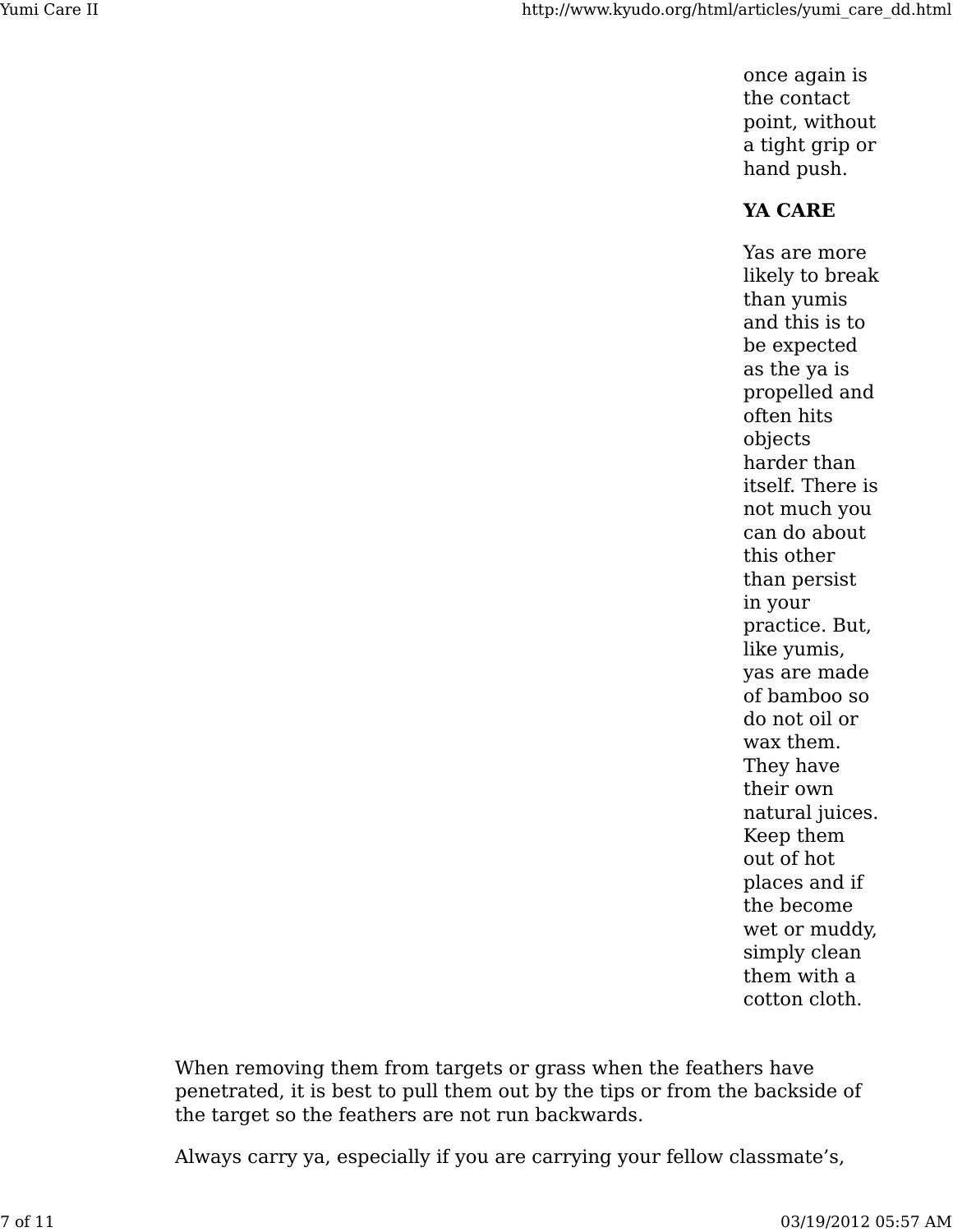with the tips cupped in your left hand and the other hand gently around the shafts. It if is raining, cover the ya with an umbrella. Do not run back from the long distance target carrying ya, always walk. You may run down to the target for collection.

#### **KAKE CARE**

Kake have inner linings of white cotton. It is important to keep these clean as part of the integrity of kyudo (along with keeping your uniform clean). Never leave your kake in the sun or rain or place it where a dog or children can get a hold of it.

### **LOANING OF PERSONAL EQUIPMENT**

Once you buy your own equipment, it is unwise to loan it to others unless the circumstances are very special. Special circumstances require that you as a student are well enough advanced in your practice to understand COMPLETELY the ability of the student being loaned your equipment to have the exact skills and understanding that you possess. The student being loaned your equipment should have the same hand size, height, weight and body strength. To be most ideal, the student being loaned your equipmenf should also have the same "mental tempo" or "energy" as yourself.

If such circumstances arise, it must be completely understood by both parties that if damage occurs to the equipment during the loan, the responsibility lies within both parties. You as the loaner have given permission to touch your equipment and the student-receiver has accepted the responsibility of using the equipment owned by another person. The two parties involved should come to an agreement privately should damage occur.

Basically, it is unwise to loan your equipment, and by the same token unwise to touch another student's.

#### **PACKING YOUR YUMI FOR TRAVEL**

When traveling by car, place your yumi with the foot towards the front. Never let it be exposed to the sunlight for very long. You can cover the exposed areas (usually the head and foot) by laying 3 to 4 layers of newspaper over them. Never leave your yumi or ya in the car when heat will build up.

When traveling by air try the following method. This is not a guaranteed method, as once your yumi is out of your care and in the hands of the airlines, one really never knows. Its the best packing method we have developed so far.

You must have 4 pieces of 1/4" plywood, 2 inches wide by 8 feet long.

- 1. Unstring your yumi and wrap it in its cloth cover.
- Wrap your yumi with newspaper or other paper, 1 ply only, wrapping 2. on the diagonal to keep it thin.
- 3. Lay the yumi on one piece of plywood (see figure 6). Tape the yumi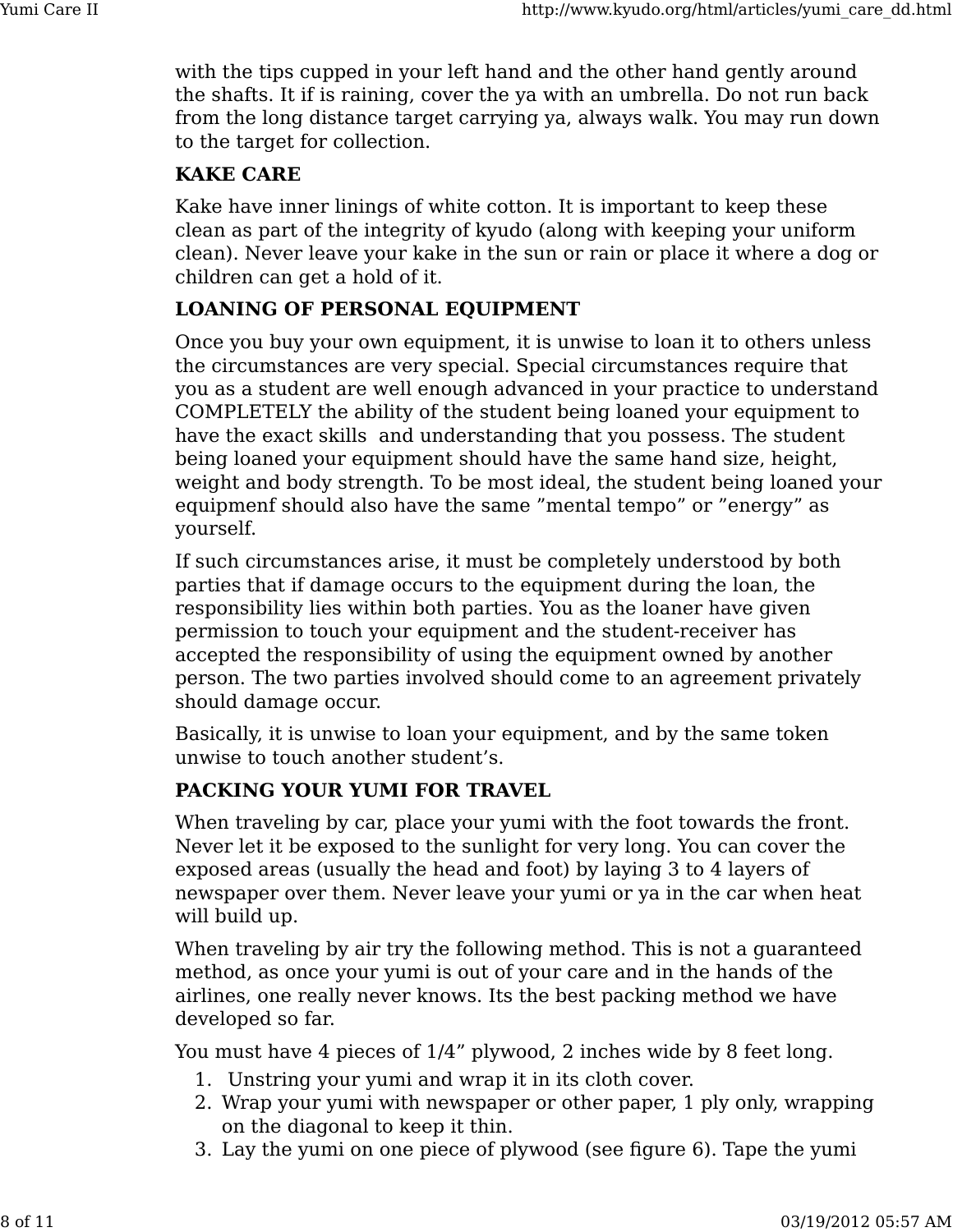tightly in the places indicated in figure 6.

- Place the second piece of plywood on top and tape again. Use duct 4. tape or a similar strength tape, masking tape will not work.
- 5. Place the third piece of plywood on bottom and tape again.
- 6. Place the last piece of plywood on top and tape again.
- 7. Tape head and foot overhang pieces together.
- 8. Put your name, address, phone number, etc. in magic marker.
- 9. Remember to ask the check-in personnel at the airlines to "walk the yumi" down. A conveyor belt will probably break it. We have found tipping usually helps.
- 10. Don't forget to pack your tape.



#### **PARTING SHOTS**

You should put your name on each articIe of equipment you purchase. This includes your kake and yumi, ya or any equipment that you take to and from the dojo. Be sure yumis and wrappers that come to Sensei's house for repair have your name on it as there is always the chance it might be inadvertently switched for another.

The local dojos, any institution hosting Kyudo Intensives, or the Shibata family can not be responsible tor lost or forgotten equipment. If your name is on your equipment you will have a better chance to reclaim lost or forgotten items.

You should understand that repaired yumis are not the same as "un-wounded" yumis. Once a yumi has had a crack, break, delamination, or "wound", and it has been repaired by Sensei it cannot be guaranteed for long life. It has in a real sense become weakened or vulnerable. Yumis weII cared for and well used and which never receive injury can live for 100 to 200 years.

So be mindful and careful of your equipment. It is expensive and hard to come by as most equipment comes from Japan. Supplies are usually limited with unpredictable availability.

## **Tsuru Tying and Care**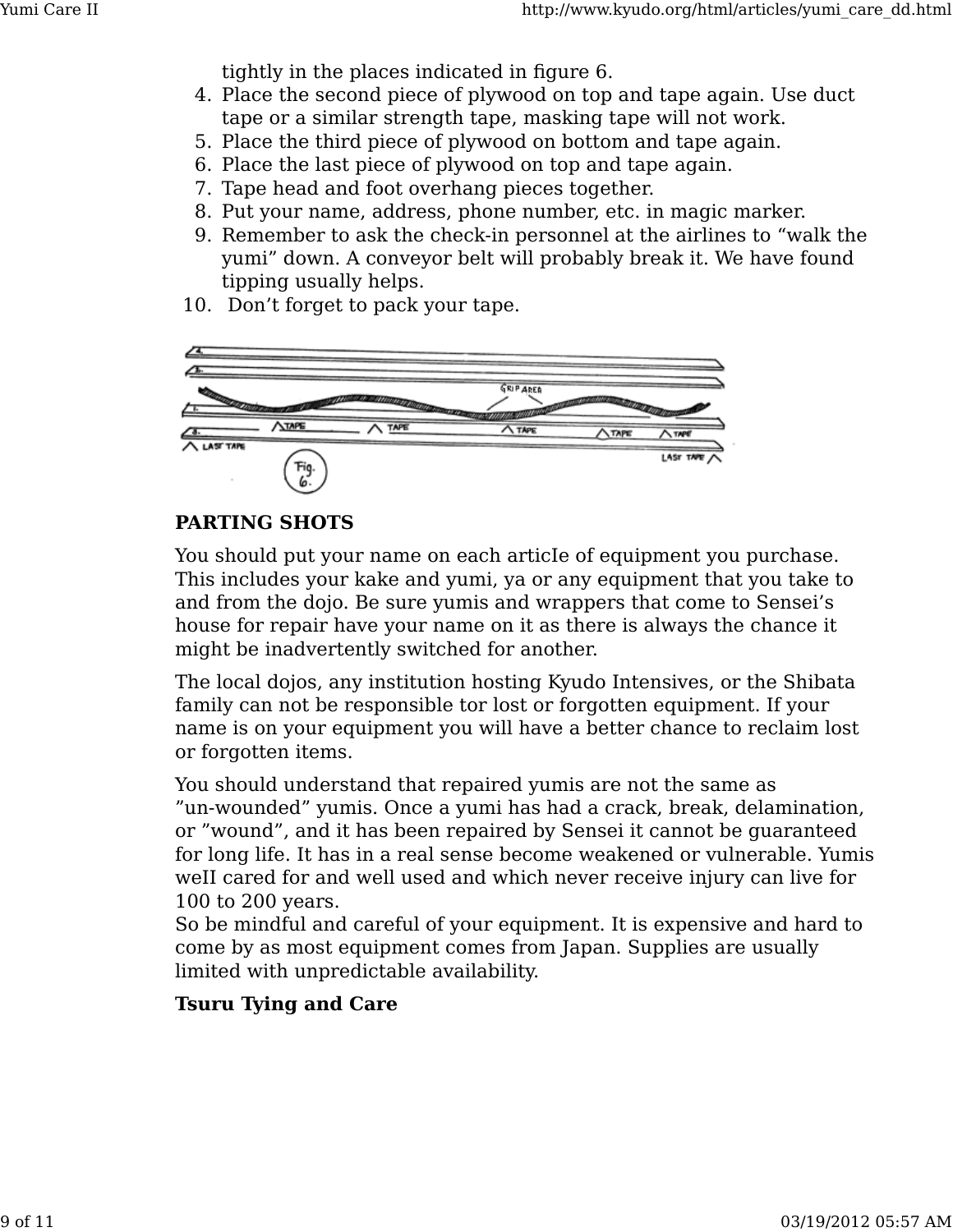of a new tsuru, first put the bottom of the tsuru (white or purple) on the top of the yumi. Running the tsuru down the inside face of yumi, measure three fingers up from point "A" in the diagram. This is where the end of the loop will be. Tie the loop (red) according to the diagram. Reverse the tsuru, putting the red at the top. The red loop should always be on the top of the yumi. A tsuru that is too long or short may damage the yumi. When lengthening or shortening a tsuru, only the red loop should te adjusted. To check the size, you should have approximately six inches between the tsuru and yumi at the grip.

To measure the length

The top loop should fit the yumi like a necktie: snug, but not tight, and down the middle. A loosely tied red knot will slip when shot and possibly cause the yumi's top to twist. The top and bottom loops fit on to the yumi oppositely. On the top loop, the tsuru should loop around itself to the right (see diagram)